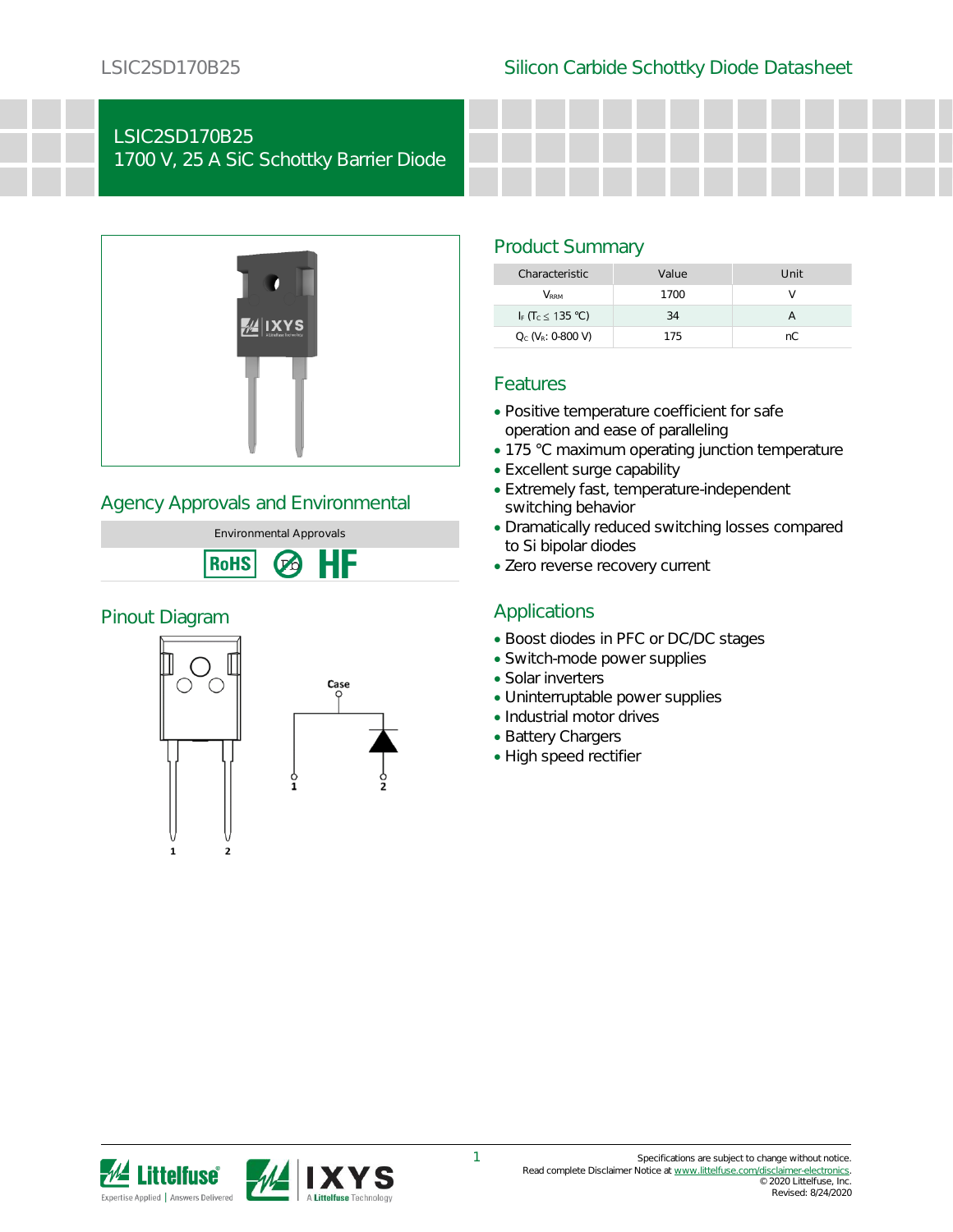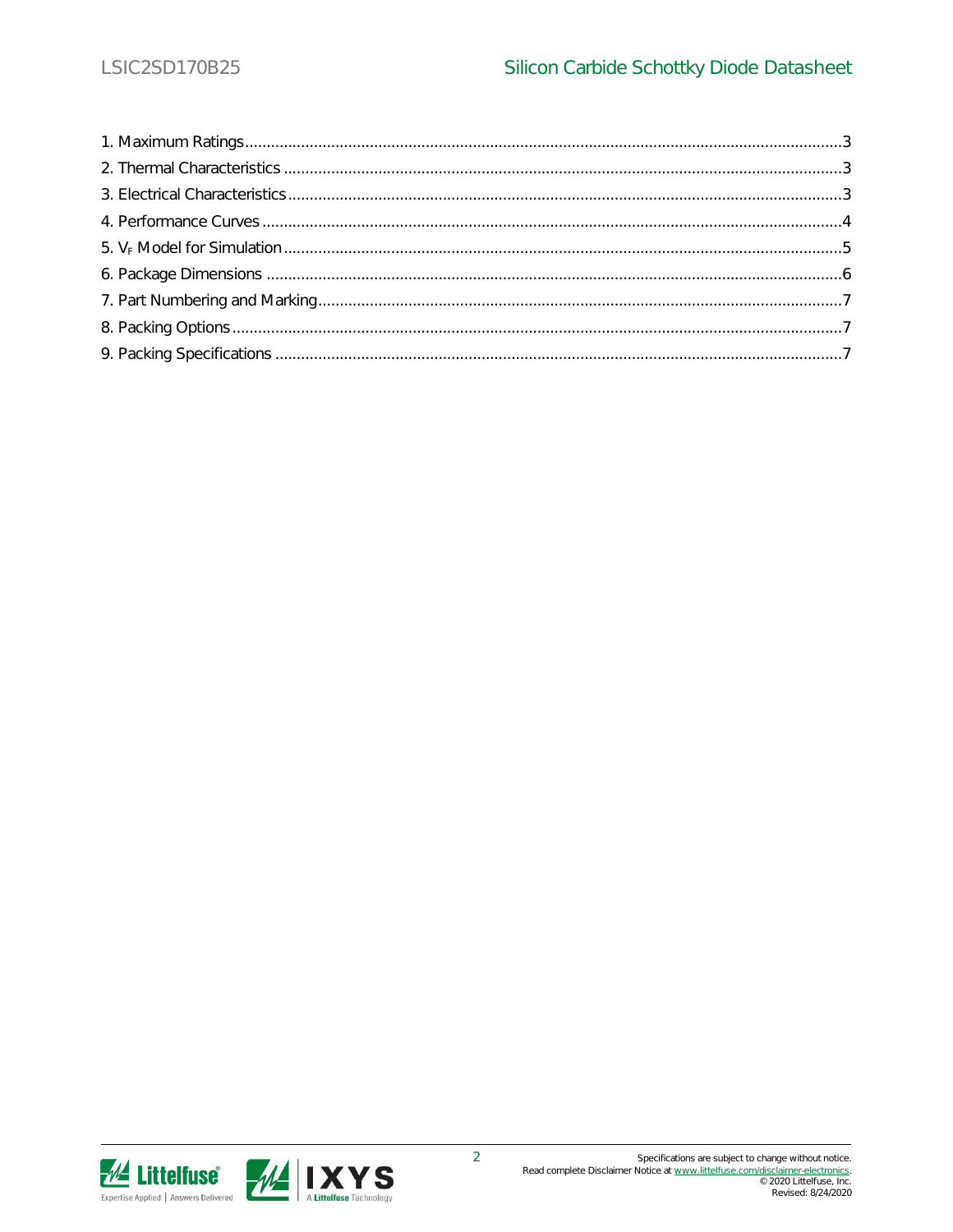## 1. Maximum Ratings

| Characteristic                       | Symbol                  | Conditions                                     | Value      | Unit           |  |
|--------------------------------------|-------------------------|------------------------------------------------|------------|----------------|--|
| Repetitive Peak Reverse Voltage      | $V_{\rm RRM}$           | $\sim$                                         | 1700       | V              |  |
| DC Blocking Voltage                  | $V_{R}$                 |                                                | 1700       | V              |  |
| Continuous Forward Current           |                         | $T_c = 25 °C$                                  | 70         | А              |  |
|                                      | IF.                     | $T_c = 135 °C$                                 | 34         |                |  |
|                                      |                         | $T_c = 150 °C$                                 | 25         |                |  |
| Non-repetitive Forward Surge Current | <b>I</b> <sub>ESM</sub> | $T_c = 25 °C$ , $t_p = 10$ ms, Half sine pulse | 144        | $\overline{A}$ |  |
| $ ^{2}$ t                            | $\int$ $I^2$ dt         | $T_c = 25 °C$ , $t_o = 10$ ms, Half sine pulse | 103        | $A^2S$         |  |
| Power Dissipation                    | $P_{Tot}$               | $T_c = 25 °C$                                  | 340        | W              |  |
|                                      |                         | $T_c = 110 °C$                                 | 147        |                |  |
| Operating Junction Temperature       | T <sub>L</sub>          | $\sim$                                         | -55 to 175 | $^{\circ}$ C.  |  |
| Storage Temperature                  | <b>T</b> <sub>STG</sub> |                                                | -55 to 150 | $^{\circ}$ C   |  |
| Mounting Torque                      | $M_{D}$                 | M3 or 6-32 screw                               | 0.6        | Nm             |  |

## 2. Thermal Characteristics

| ∠haracteristic          | vmbol      | alue         | Unit |
|-------------------------|------------|--------------|------|
| Thermal Resistance<br>. | KthJC, max | - 21<br>0.77 | °C/W |

## 3. Electrical Characteristics

| Characteristic                 | Symbol                    | Conditions                              | Value                    |               |                          | Unit   |
|--------------------------------|---------------------------|-----------------------------------------|--------------------------|---------------|--------------------------|--------|
|                                |                           |                                         | <b>Min</b>               | Typ           | Max                      |        |
| Forward Voltage                | $V_F$                     | $I_F = 25 A$ , T <sub>c</sub> = 25 °C   | ч.                       | 1.5           | 1.8                      | $\vee$ |
|                                |                           | $I_F = 25 A$ , $T_C = 175 °C$           | ч.                       | 2.2           | $\sim$                   |        |
| Reverse Current                | $\mathsf{I}_{\mathsf{R}}$ | $V_R = 1700$ V, $T_c = 25$ °C           | ÷,                       | $\mathcal{P}$ | 100                      | μA     |
|                                |                           | $V_R = 1700$ V, T <sub>c</sub> = 175 °C | $\sim$                   | 50            | $\sim$                   |        |
| <b>Total Capacitance</b>       | $\mathsf{C}$              | $V_R = 1 V$ . $f = 1 MHz$               | ч.                       | 1860          | $\overline{\phantom{a}}$ |        |
|                                |                           | $V_R = 400$ V, $f = 1$ MHz              | ч.                       | 167           | ч.                       | рF     |
|                                |                           | $V_R$ = 800 V, f = 1 MHz                | ч.                       | 120           | $\sim$                   |        |
| <b>Total Capacitive Charge</b> | Q <sub>c</sub>            | $V_R = 800$ V, $Q_C = \int Q(V) dV$     | $\overline{\phantom{a}}$ | 175           | ٠                        | nC     |
| Capacitive Stored Energy       | E <sub>c</sub>            | $V_R = 800 V$                           | ч.                       | 39            | $\sim$                   | μJ     |

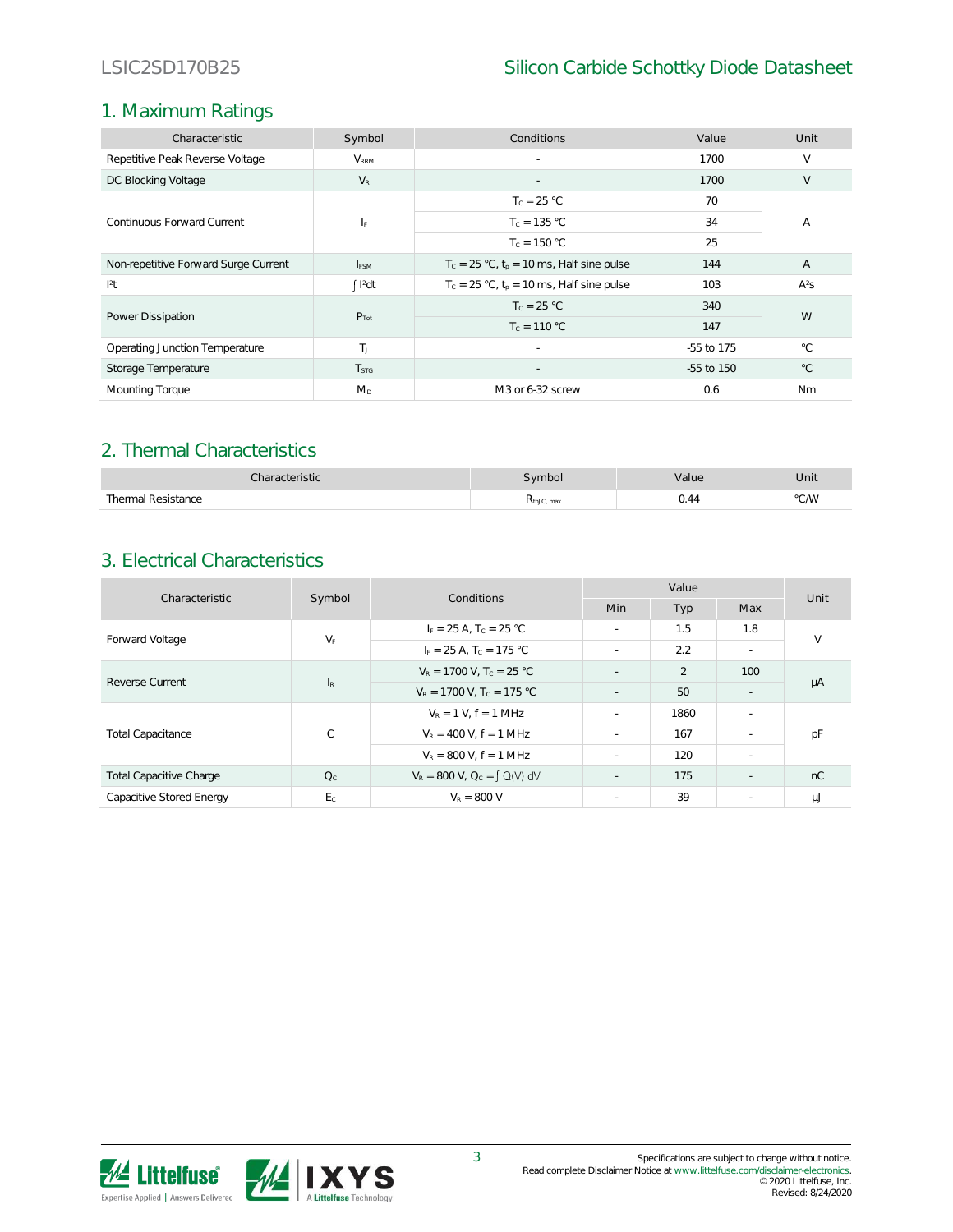## 4. Performance Curves

Figure 1. Typical Forward Characteristics Figure 2. Typical Reverse Characteristics











### Figure 3. Power Derating The Contract of the Figure 4. Current Derating





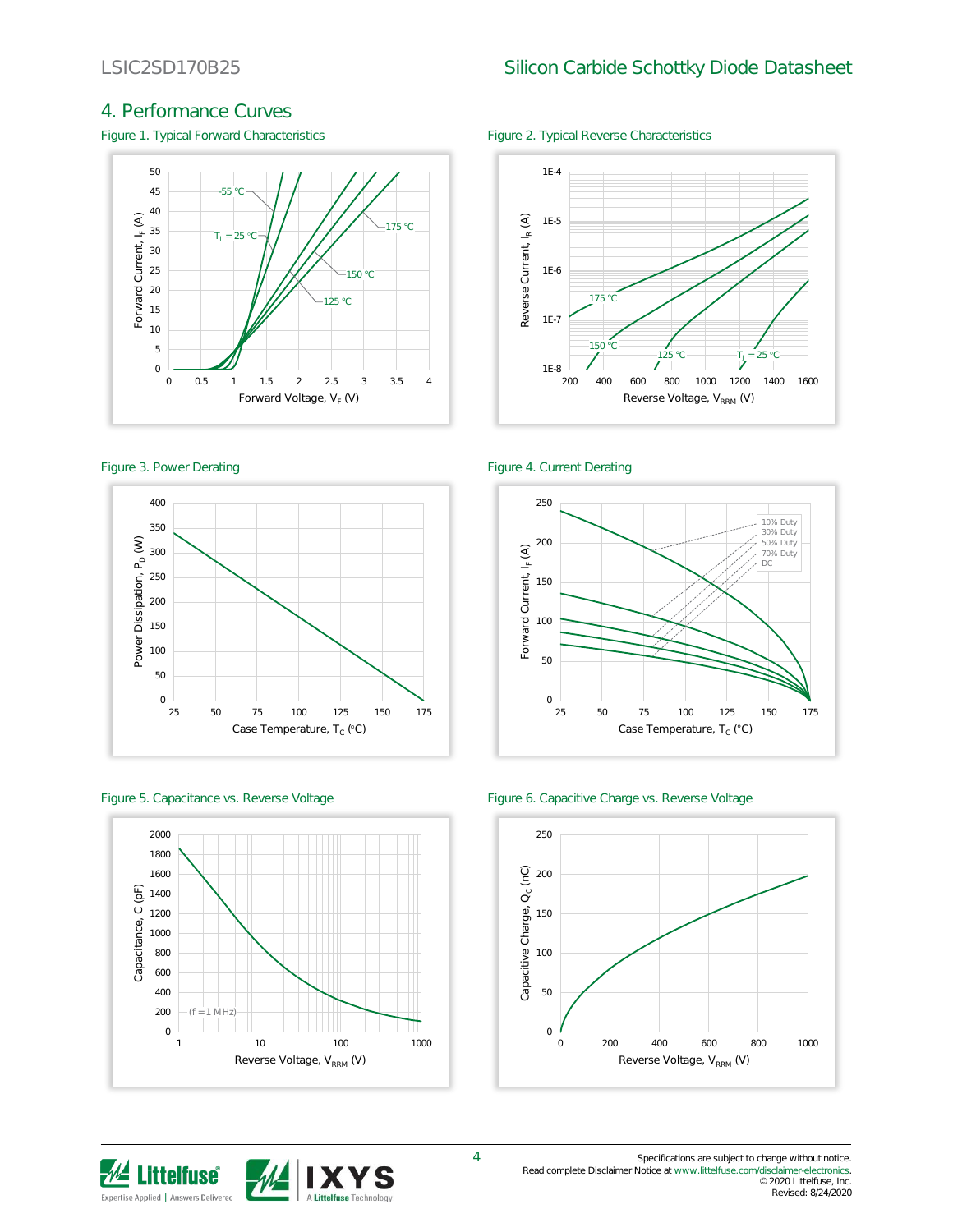## LSIC2SD170B25 Silicon Carbide Schottky Diode Datasheet

### Figure 7. Stored Energy vs. Reverse Voltage Figure 8. Transient Thermal Impedance



## 5.  $V_F$  Model for Simulation





### $V_F(T_I) = V_0 + IR_0$  $V_0 = -1.18 \times 10^{-3} \cdot T_J + 9.85 \times 10^{-1}$  $R_0 = 6.35 \times 10^{-7} \cdot T_f^2 + 9.72 \times 10^{-5} \cdot T_f + 1.88 \times 10^{-2}$

Notes:

- TJ is junction temperature in °C
- Range valid from 25 °C to 175 °C
- Model represents performance of a typical part

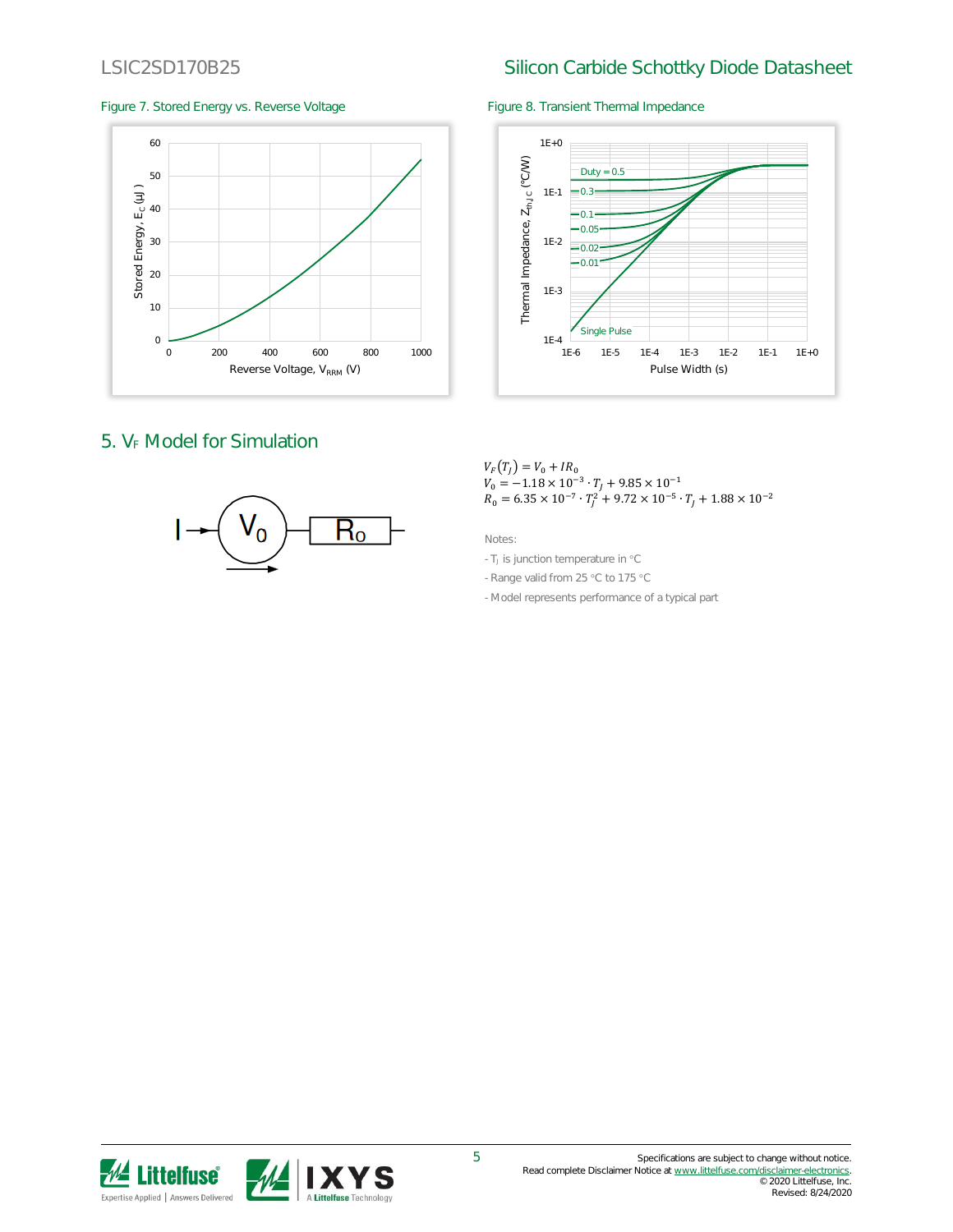## LSIC2SD170B25 Silicon Carbide Schottky Diode Datasheet

Millimeters

Symbol

## 6. Package Dimensions





| Jymour         | Min      | Nom      | Max   |  |
|----------------|----------|----------|-------|--|
| Α              | 4.7      |          | 5.31  |  |
| A1             | 2.21     |          | 2.59  |  |
| A2             | 1.5      |          | 2.49  |  |
| b              | 0.99     |          | 1.4   |  |
| b <sub>2</sub> | 1.65     |          | 2.39  |  |
| $\mathsf C$    | 0.38     |          | 0.89  |  |
| D              | 20.8     |          | 21.46 |  |
| D1             | 13.08    |          | ÷.    |  |
| D <sub>2</sub> | 0.51     |          | 1.35  |  |
| е              | 5.44 BSC |          |       |  |
| Ε              | 15.49    |          | 16.26 |  |
| E1             | 13.46    |          |       |  |
| E2             | 3.43     |          | 3.99  |  |
| L              | 19.81    |          | 20.32 |  |
| L1             |          |          | 4.5   |  |
| øP             | 3.56     |          | 3.66  |  |
| øP1            | 7.06     |          | 7.39  |  |
| Q              | 5.38     |          | 6.2   |  |
| S              |          | 6.17 BSC |       |  |
| W              |          |          | 0.15  |  |
|                |          |          |       |  |

**Recommended Hole Pattern Layout: Notes:**



- 1. Dimensions are in millimeters
- 2. Dimension D, E do not include mold flash. Mold flash shall not exceed 0.127 mm per side measured at outer most extreme of plastic body.
- 3. øP to have a maximum draft angle of 38.1 mm to the top of the part with a maximum hole diameter of 3.912 mm.